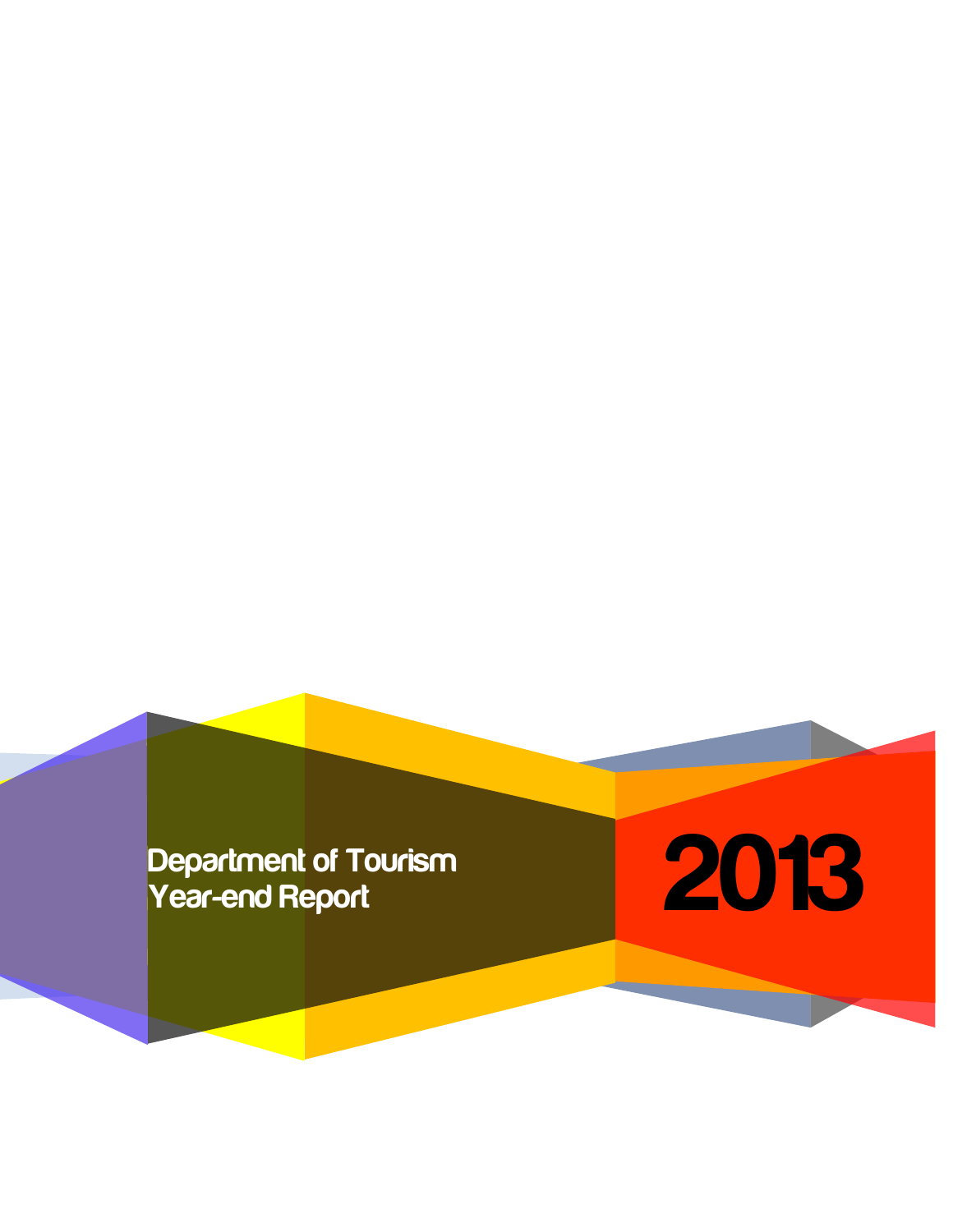*Department of tourism 2013 Year-end Report*



The Philippines ended the year 2013 with 4,681,307 visitors, surpassing the previous year's record of 4,272,811 by 9.56%. This feat gives the tourism industry a new



milestone as tourists continue to demonstrate sustained growth amidst challenges.

During the year, visitor count reached an all time high of more than 400,000 during the months of January, February, March, July and December. The highest growth rate, on the other hand, were recorded in February (15.8%), June (14.0%) and August (13.0%).

*Major Markets.* Koreans remain the biggest source market with 24.9% share to total inbound visitors for 1.17 million arrivals. This market continued to sustain growth at 13% by year-end. The successful conclusion of air services agreement in this market have contributed to increase in flight frequencies in key international gateways.

Chinese tourists have bounced back with year-end growth of 69.9% for a total visitor arrival of 426,352. This volume surpassed the revised target for China of 260,000 set at the beginning of the year. The substantial increase in Chinese visitors was first felt in May when arrival posted 107.7% growth. For the past eight months, growth was steady at more than 100% to double digit. Accordingly, Chinese visitor share to total inbound expanded from 5.9% in 2012 to 9.1% in 2013.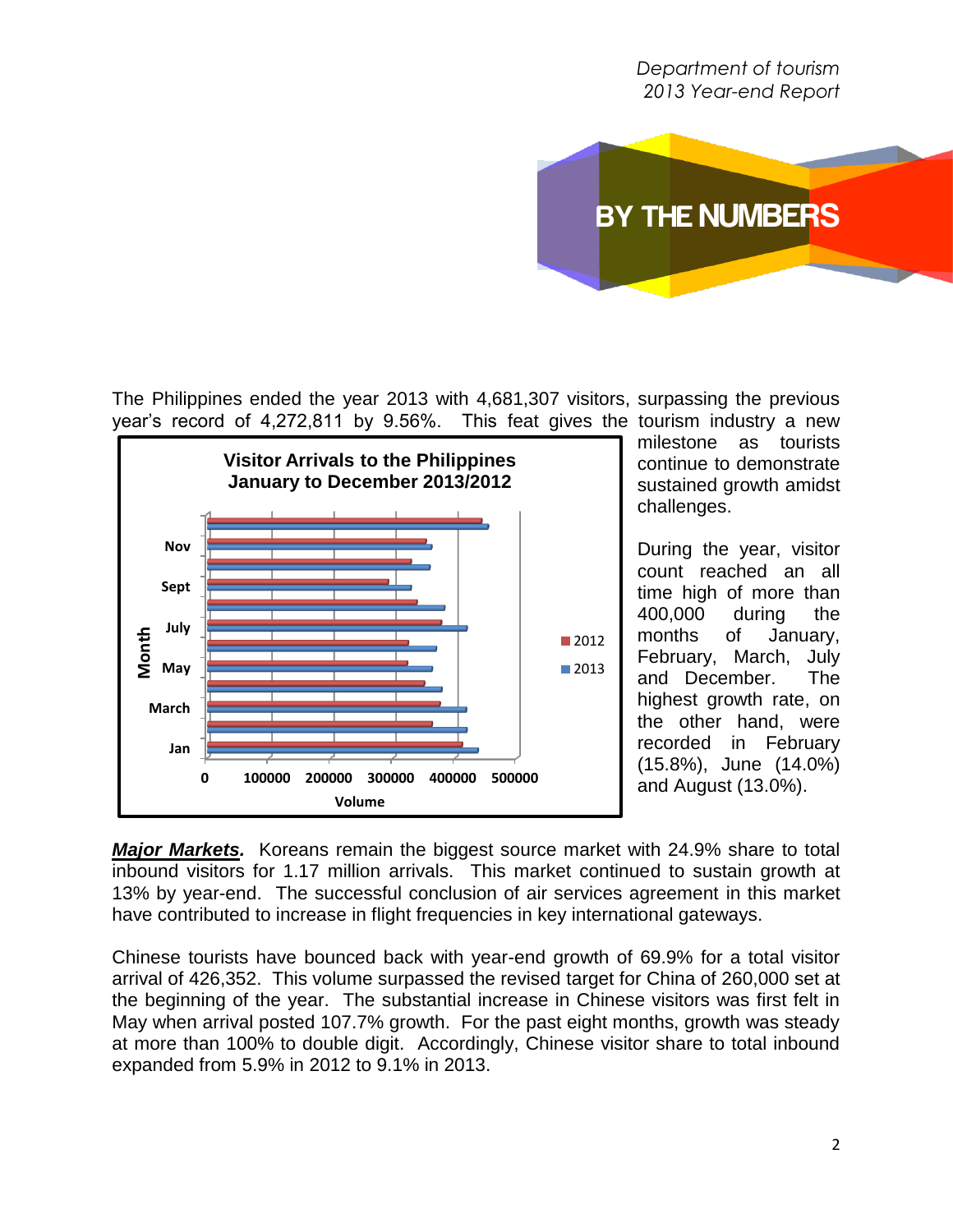Japanese visitors continued to rise steadily with 433,705 arrivals for 5.1% growth. The implementation of new programs and introduction of new products targeting new and

niche markets have revitalized the growth in this market. Remaining as the

third biggest source market, Japan accounted for 9.2% share to total visitors. Australians and **Singaporeans** have already surpassed the Taiwanese as the fourth and fifth source of visitor arrivals. These markets posted



11.4% and 18.0% growth, respectively. These markets demonstrated slow but consistent expansion from seventh and eight rank during the year.

Visitors from the United States of America (USA) contributed the second biggest arrivals at 674,564 for a share of 14.4%. Other countries that contributed substantially are Taiwan with 139,099 arrivals, Canada with 131,381 arrivals, Hongkong with 126,008 arrivals, United Kingdom with 122,759 arrivals, Malaysia with 109,437 arrivals and Germany with 70,949 arrivals.

*Other High Yield Markets.* The following markets generated noteworthy gains: Saudi Arabia (+29.7%) with 38,969 arrivals, Vietnam (+27.8%) with 26,599 arrivals, Russian Federation (+25.2%) with 35,404 arrivals, Indonesia (+24.5%) with 45,582 arrivals, United Arab Emirates (+19.5%) with 15,155 arrivals, Thailand (+16.8%) with 47,874 arrivals, France (+15.8%) with 39,042 arrivals and India (+12.5%) with 52,206 arrivals.

By regional grouping, the East Asia region continued to contribute the biggest arrivals with a share of 49.1% for 2,298,597 visitors. The region posted a double-digit gain of 12.73% vis-à-vis its previous year's contribution of 2,038,987 arrivals. The ASEAN region maintained its position as the third largest contributor of arrivals by region, accounting for 9.02% of the overall traffic base. This region posted an increase of 12.49%, from its output of 375,190 in 2012.

*Visitor Receipts.* Total revenues gained from inbound visitors for the year was estimated at US\$4.40 billion, equivalent to Php 186.15 billion, up by 15.1%.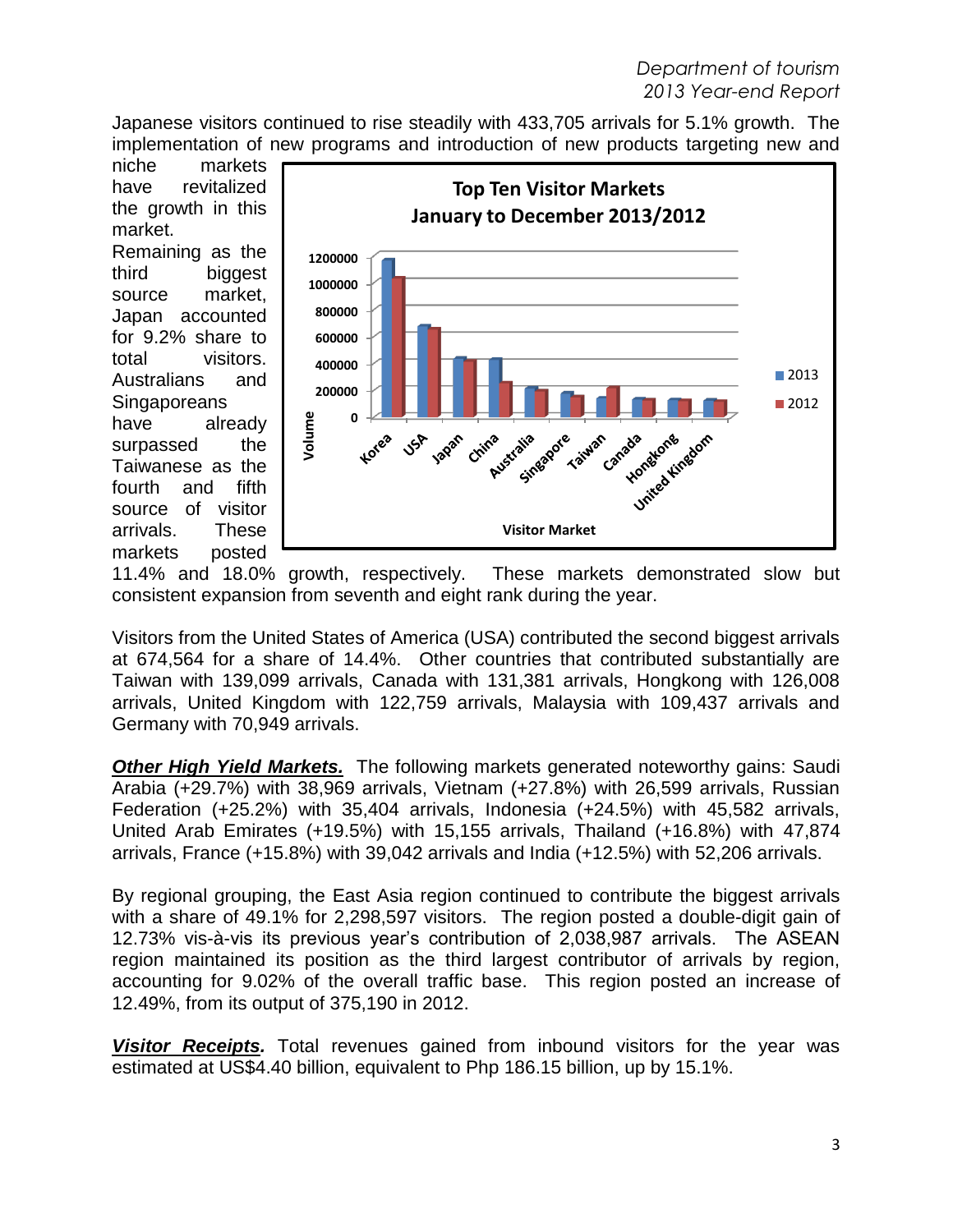#### *Department of tourism 2013 Year-end Report*



The overall average length of stay of visitors in 2013 remained at 9.6 nights. Foreign visitors stayed for an average of 9.4 nights while Overseas Filipinos stayed an average of 18.8 nights.

Average daily expenditure of inbound tourists during the year increased by 8.7% to US\$101.12 from the US\$ 92.99 recorded in 2012.

Koreans showed biggest spent at US\$140.81 per day while visitors from the United States have the longest stay at 13.4 nights.

On the other hand, based on per capita spending, visitors from Canada recorded the biggest spent at US\$1,393.68 followed by visitors from Australia with a per capita expenditure of US\$1,382.48. Other high spending markets include: Germany with US\$1,360.34, U.S.A. with US\$ 1,334.34, United Kingdom with US\$1,306.86 and Korea with US\$ 874.59.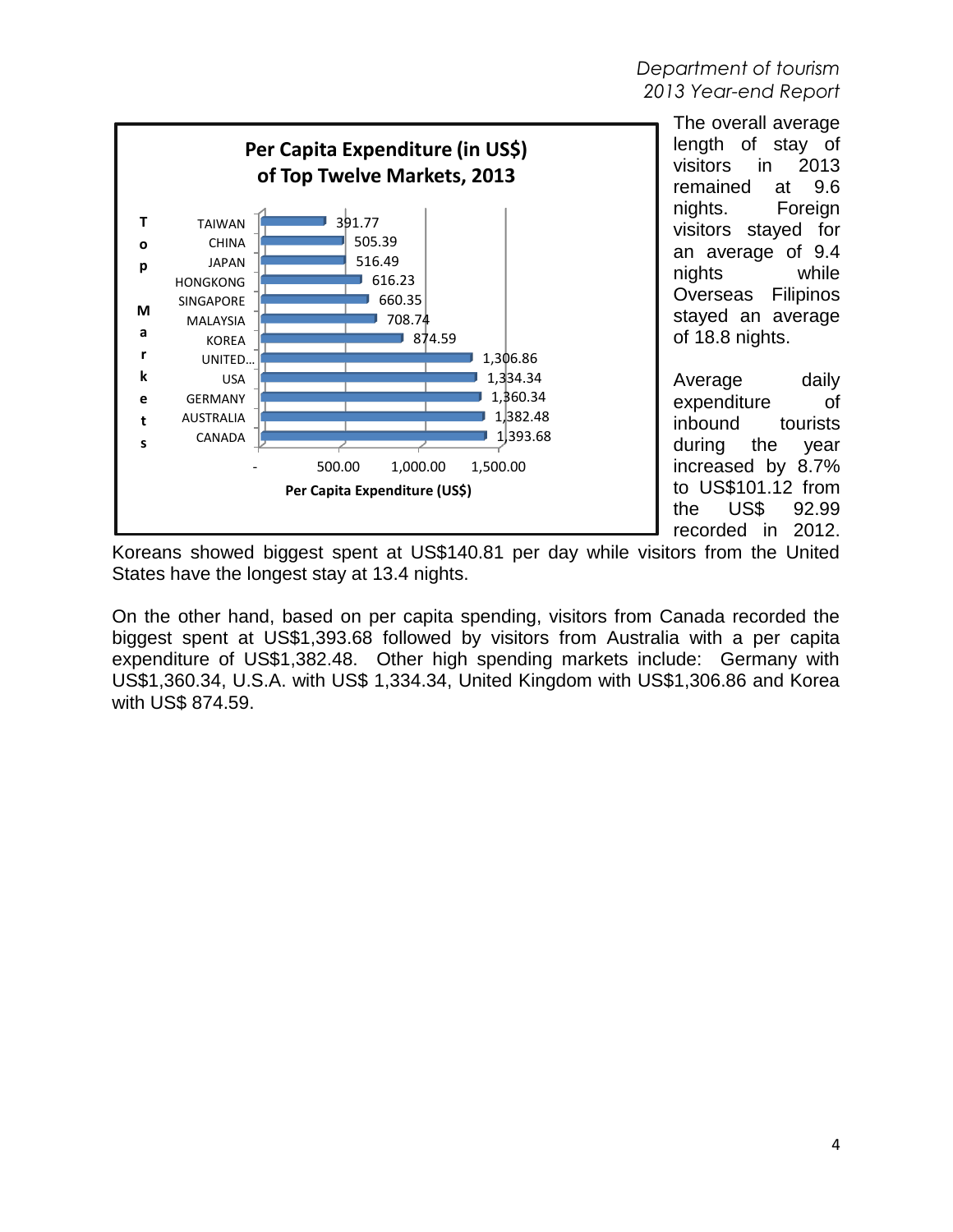

# **STRATEGY**

The National Tourism Development Plan (NTDP) provides a framework to guide the tourism stakeholders at the national, regional and local levels to harness the potential of the tourism sector as an engine for growth. Its three (3) strategic directions are to: 1) Develop and market competitive tourist destinations and products; 2) Improve market access, connectivity and destination infrastructure; and 3) Improve tourism institutional, governance and human resource capacities. The NTDP serves as the Department of Tourism's (DOT) blueprint to draw up its work plan.

The Department continued its efforts to expand to new market segments through identification of new and potential markets with capacity to generate new visitors. The identified new markets are Thailand, India, Vietnam, Russia, Indonesia and Middle East (TIV-RIME). Within these markets, the target niche segments are those interested in English as Second Language (ESL), Dive, Cruise, Medical Travel and Wellness, and Long Stay.

The Department participated in over 30 travel fairs and expositions in these markets, to include the Outbound Travel Mart in India, Arabian Travel Mart, Moscow International Festival "Golden Dolphin", Moscow International Travel and Tourism Exhibition, Otdykh Leisure 2013, TTC Travel Mart and Astindo Travel Fair in Indonesia. The DOT also invited partners to the Philippine Travel Exchange (PHITEX) in Manila and Philippine Film Tourism Road show in Chennai to network with the Telugu film industry which produces more than 800 films per year. Through these activities, the Philippines was able to tap potential business leads.

The DOT also conducted several familiarization tours for the media like the Lonely Planet, bloggers, tour operators, and even dive clubs. Among other marketing activities are product presentations, sales missions, ad placements in print and radio, conduct of photo competitions and joint promotions with airlines. As a result from these, the Philippines was featured in the Russian Channel One's "Celebration of Life", REN TV's "The Week" and other TV shows in Hong Kong, Taiwan, and France. All these market development efforts were able to raise awareness on what the Philippines can offer.

The DOT Davao implemented the One Davao which features calendar of events and activities covering three peak season packages; namely One Summer Fun,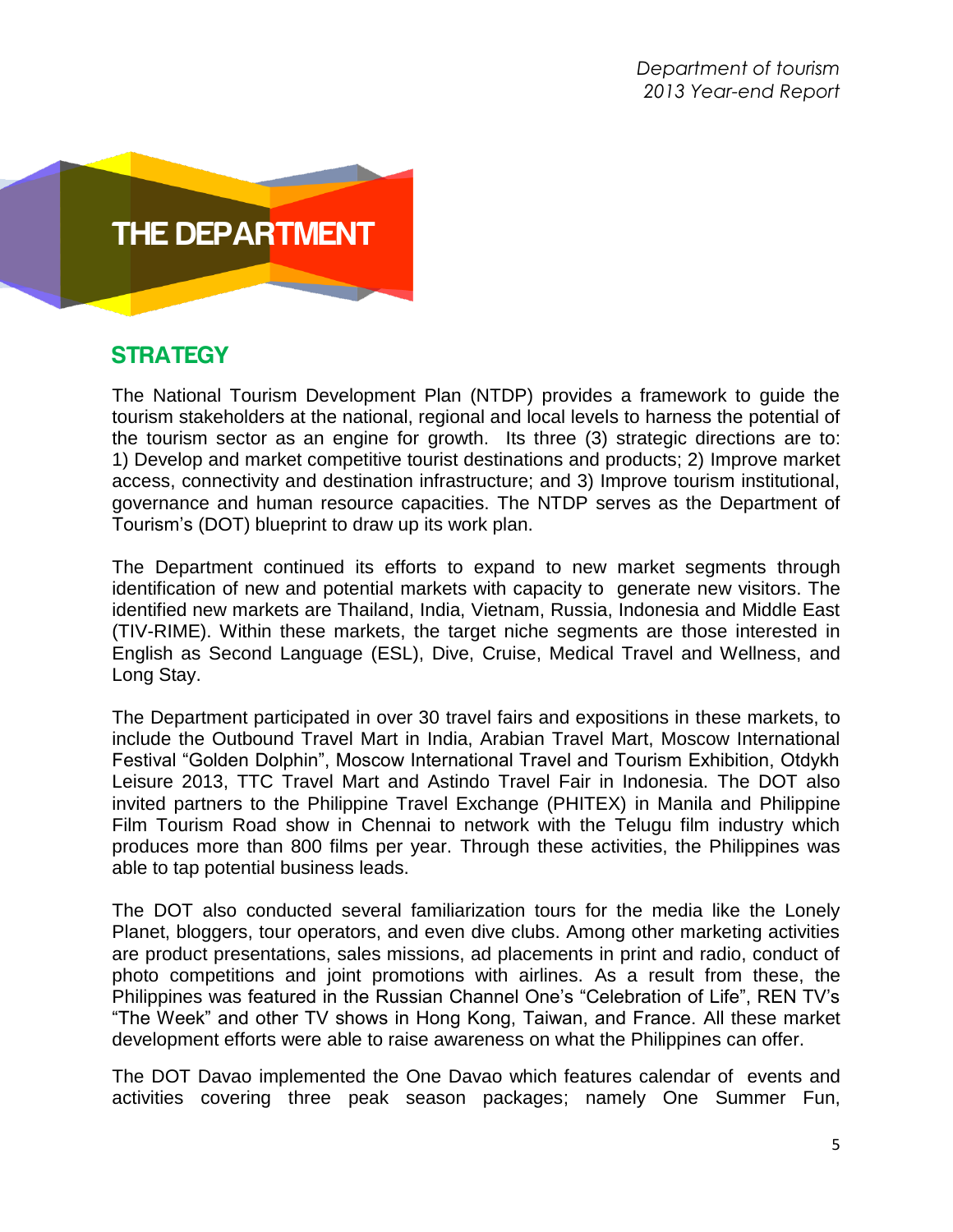One Great Sem Break, and One Voice (for Christmas season). Pablo Crafts was also organized as a livelihood program for the victim of Typhoon Pablo. Likewise, the National Industry Cluster Capacity Enhancement Program (NICCEP) was implemented highlighting the Tourism Culture and Crafts Tourism Project to promote the cultural products of the Bagobo, Mandaya, Mansakas, and Sama tribes.

DOT Caraga pursued destination development which include Lake Mainit and ecotourism in Agusan River.

To further increase connectivity, the DOT coordinated the opening of seven (7) new flights to Manila, Kalibo and Puerto Princesa and supported ten (10) charter flights from China. The Department also participated in Routes Asia 2013 held in Mumbai to network with foreign carriers and encourage more flights to the country.

## **ACCREDITATION AND STANDARDS**

In ensuring the quality of service provided by the different tourism establishments, the Department processed 1,008 applications and accredited 730 primary and secondary tourism enterprises. On-the-spot ocular inspections of 668 tourism establishments were undertaken. To intensify the promotion of accreditation, information campaigns were conducted while the online accreditation system continuous to be upgraded. Review and revision of the standards for travel and tour agencies, tour guides, and tourist transport operators have been initiated.

With the implementation of the New National Accommodation Standard which aims to make the country's standards at par with South East Asia, a third party assessment system has been developed accordingly. A total of six (6) hotels and apartment hotels have been assessed in 2013. Furthermore, two (2) seminars have been conducted on the New National Accommodation Standard.

The DOT conducted eight (8) trainings for tourism front liners in the National Capital Region; forty-four (44) tourism-related seminars in different regions; and sixteen (16) trainings involving manpower development, child wise tourism and disaster risk reduction and management.

#### **INVESTMENTS**

In 2013, the Department endorsed 23 projects to the Board of Investment (BOI) and Philippine Economic Zone Authority (PEZA), with a total investment cost of Php 48.45 Billion. Some of the major investments include Belle Grande which has 924 rooms, Grand Hyatt Hotel with 442 rooms, and Iloilo Business Park with 500 rooms. These projects will require 5,134 manpower once fully operational.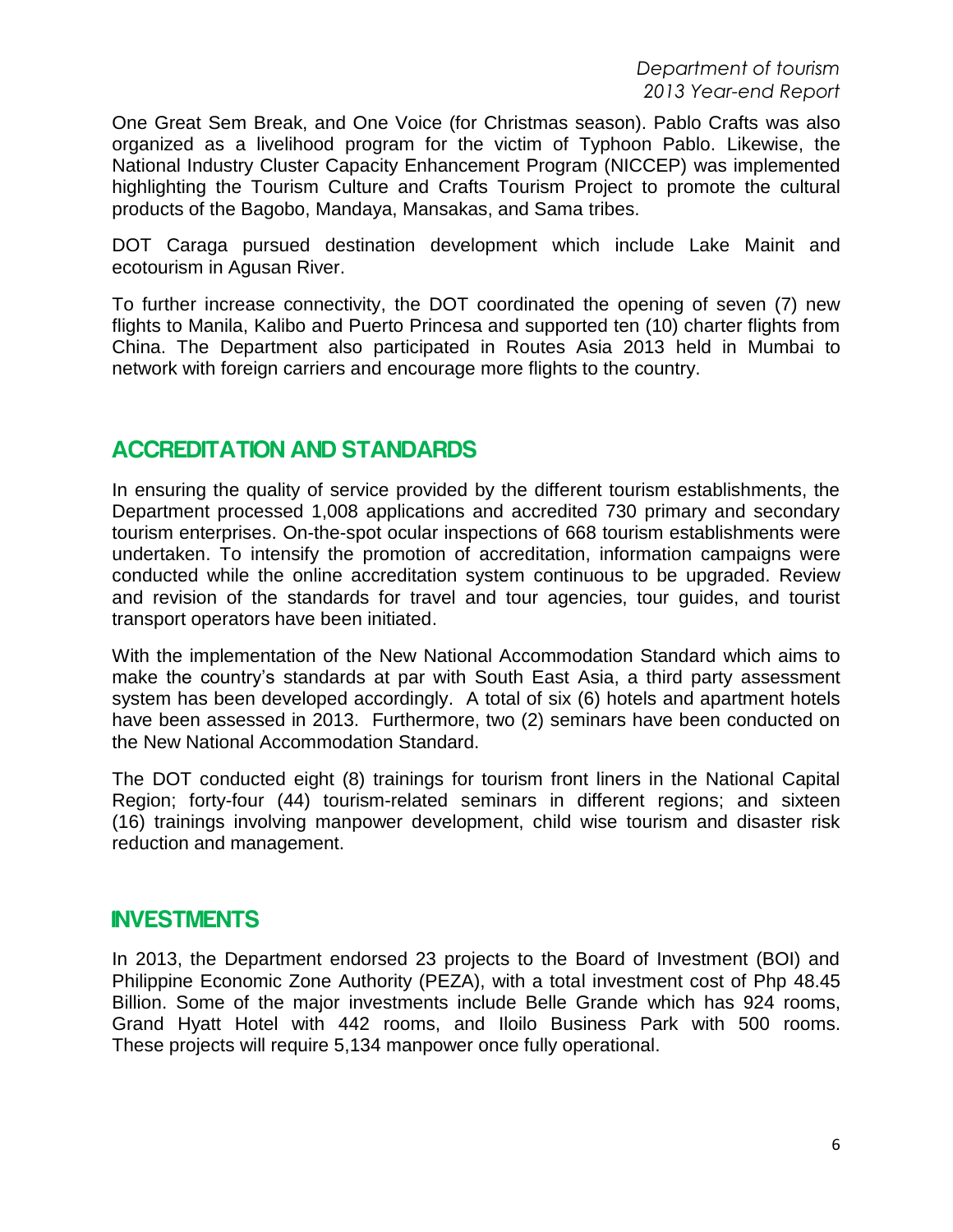### **CONVERGENCE**

In the implementation of the NTDP, the Department continued to undertake convergence programs with Department of Public Works and Highways (DPWH), and Department of Social Welfare and Development (DSWD).

The DOT and DPWH signed a Memorandum of Agreement to establish a convergence program on Enhancing Tourism Access. In 2013, the convergence program has funded 598 km of tourism road networks amounting to Php12 Billion. This program will lead to the development as well as improvement of road networks which will ease the access to tourism destinations.

In addition, the Department signed a Memorandum of Understanding with DSWD and United States Agency for International Development (USAID) for "The One-Step Project", which aims to improve the lives of the poor with more direct interventions through tourism. The program identified five priority sites (banner municipalities) namely Ubay, Bohol; Intramuros, Manila; Daraga, Albay; Davao City and its environs; and Northern Panay Island. Inclusive projects such as creation of jobs and sustainable enterprise opportunities will be implemented in the said areas to involve poor communities to give them "power" and "reach" as suppliers in the tourism value chain.

The DOT regional offices reviewed and endorsed nine (9) projects to agencies such as the Provincial Land Use Committee (PLUC) and Department of Environment and Natural Resources (DENR) to include comprehensive land use projects.

#### **INTERNATIONAL COMPETITIVENESS**

The Asian Development Bank (ADB) and the Canadian Government provided technical assistance to DOT on Improving Competitiveness in Tourism. It has three (3) main components: 1.) Regulatory Impact Assessment (RIA), which focuses on the development and implementation of a RIA work plan; 2.) Hotel and Resort Quality Assurance and Accreditation System, which is geared towards the improvement of the service of hotels, and 3.) Tourism Industry Skills Development Program for strengthening the industry through planning, analysis and quality management.

Capacity building program was conducted for DOT and Attached Agencies officers and personnel as well as local government units from Bohol, Puerto Princesa City to enhance the skills, as well as, provide the local government units with better capacity to improve their regulations in attracting more investment and tourism activities.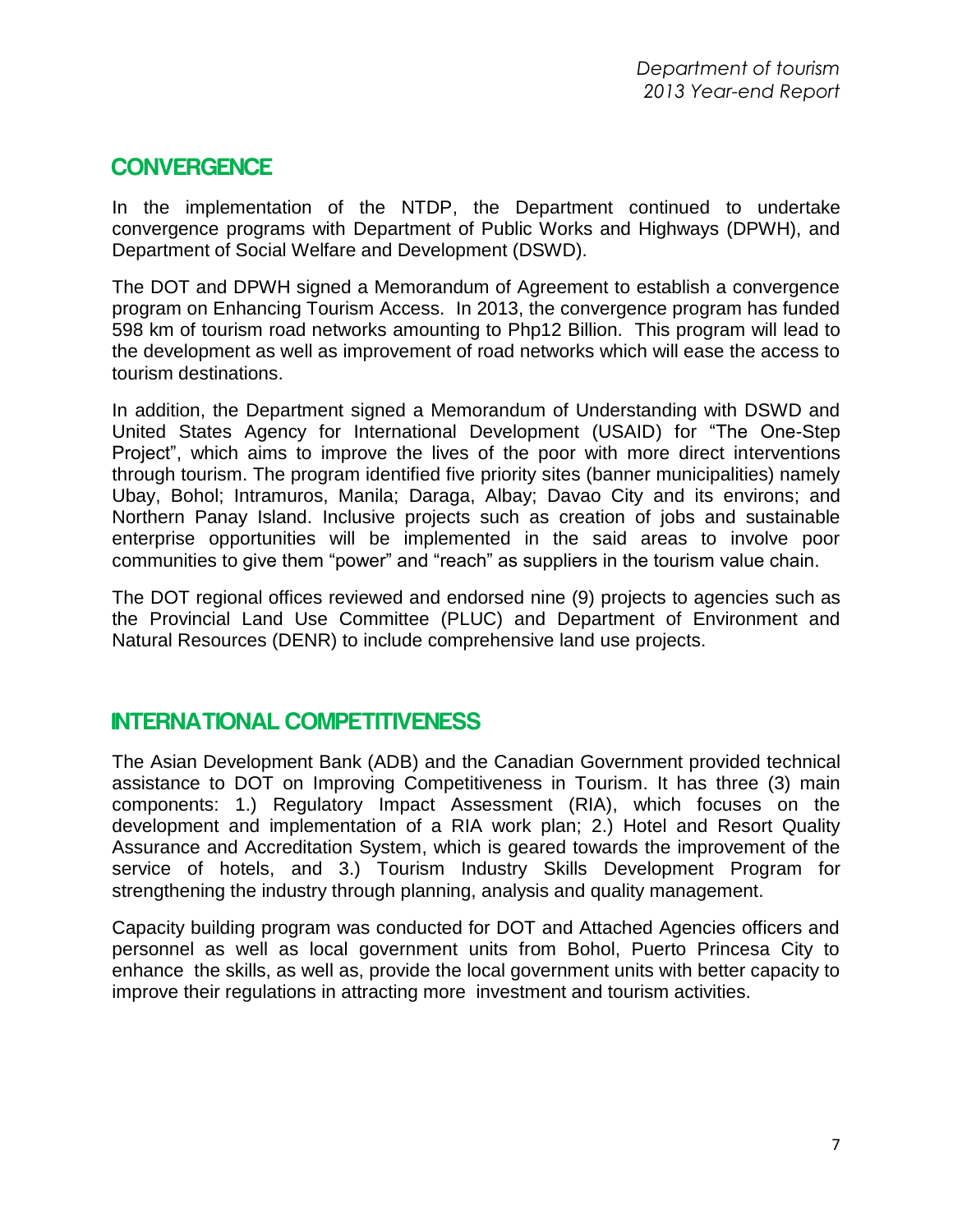In preparation for the ASEAN Economic Community (AEC) 2015, the DOT partnered with the Department of Trade and Industry (DTI) to conduct a road show, Doing Business in Free Trade Areas (DBFTA): Integrating the Tourism Sector in the ASEAN Economic Community 2015 which aimed to raise awareness on the AEC. The road show was conducted in major tourism destinations such as Davao, Palawan and Cebu, with one hundred fifty (150) participants, consisting of tour operators, travel agencies and representatives from the academe in attendance. The ASEAN envisions its member countries as one community in 2015 that is stable, prosperous, and highly competitive.

The Department participated in various international meetings and conferences with UNWTO, ASEAN and APEC to pursue global policy advocacy and solicit technical assistance to enhance Philippine competitiveness. Some of these were ASEAN Tourism Forum in Vientiane, World Economic Forum in Nay Pyi Taw, High-Level Policy Dialogue on Travel Facilitation in Bali, World Travel Mart Ministers Summit in London, and the UNWTO 25<sup>th</sup> General Assembly in Victoria Falls.

The Philippines as the Lead Coordinator in the development of ASEAN Tourism Standards in Responding to Climate Change, completed the Framework, Approaches, Parameters and Measures for Climate Change and Tourism in the ASEAN, as well as the Communication Plan on the ASEAN Measure and Guidelines in Addressing the Climate Change Issues in Tourism.

The Department, cognizant with the ASEAN Mutual Recognition Arrangement (MRA) for Tourism Professionals, conducted twelve (12) seminars in the following destinations: Cebu City, Iloilo City, Puerto Princesa, Bacolod, Baguio City, Legaspi City, Cagayan de Oro City, Angeles City, Tacloban City, Laoag City and Manila.

## **TOURISM STATISTICS**

The statistics are regularly updated. The Visitor Sample Survey (VSS) are still done on a monthly basis while the regional VSS is being done on a quarterly, semi-annually in all major gateways to determine relevant tourism data (e.g. average daily expenditure, average length of stay). The regular VSS are conducted in Ninoy Aquino International Airport (NAIA), Mactan-Cebu International Airport (MCIA); Diosdado Macapagal International Airport (DMIA); Francisco Bangoy International Airport; Iloilo International Airport; and Kalibo International Airport. Arrival/ Departure (A/D) cards were also collected from gateways to determine the number of visitors. Statistics on Meetings, Incentives, Conventions, and Exhibitions (MICE) were also gathered from hotels and convention facilities. Accommodation Capacity Survey (ACS) was also conducted to update the database of tourism accommodations in select destinations. Also, Statistical Capacity Building seminars and trainings were organized for LGUs and private sector to enhance their capacity in collecting, recording, compiling and generating tourism statistics.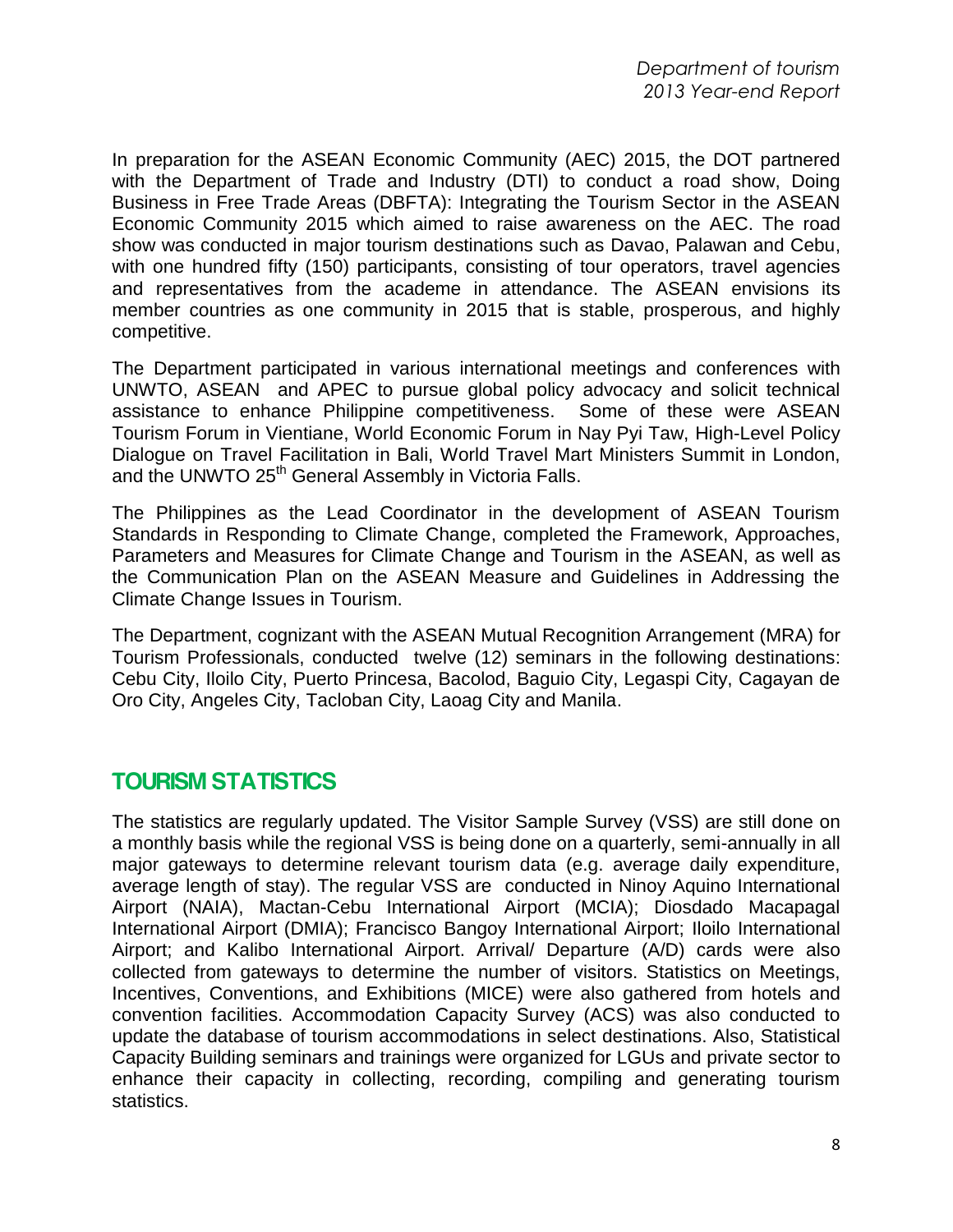

The Philippines received various tourism-related awards in 2013 including:

- Conde Nast magazine included Philippines in their list of the "10 Best Destinations", and described the country as "7,000 heavenly islands".
- The popular Chinese Publication, Shanghai Morning Post, also awarded the Philippines as the "Most Romantic Destination", as determined through an online survey.
- Lifestyle Publication, another popular Chinese magazine named Philippines as the one of the best diving destinations in the Pacific.



*Figure 1. Palawan received multiple awards including Travel Leisure's World's Best Islands, CNN's World's 50 Best Dive Sites, and Lonely Planet's Best in Travel 2012.* 

*(Source:http://www.travelandleisure.com/images/amexpub/0037/74*

- Scuba Diving Magazine also *02/201307-w-worlds-best-islands-palawan.jpg)*gave the same award to the Philippines along with Malaysia. In the same magazine, the Philippines ranked second in the "Best Shore Diving" and "Best Macro Photo" categories.
- Travel Leisure included Palawan and Boracay in their list of "World's Best Islands 2013" and Boracay in "Hottest Destinations 2013"
- The Canyons in Puerto Galera, and Tubbataha Reef in Palawan were in CNN's World's 50 Best Dive Sites.
- The New York Times listed Philippines in its "46 Places to Go in 2013".
- Spanish diving magazine Buceadores named Philippines as its destination for 2013.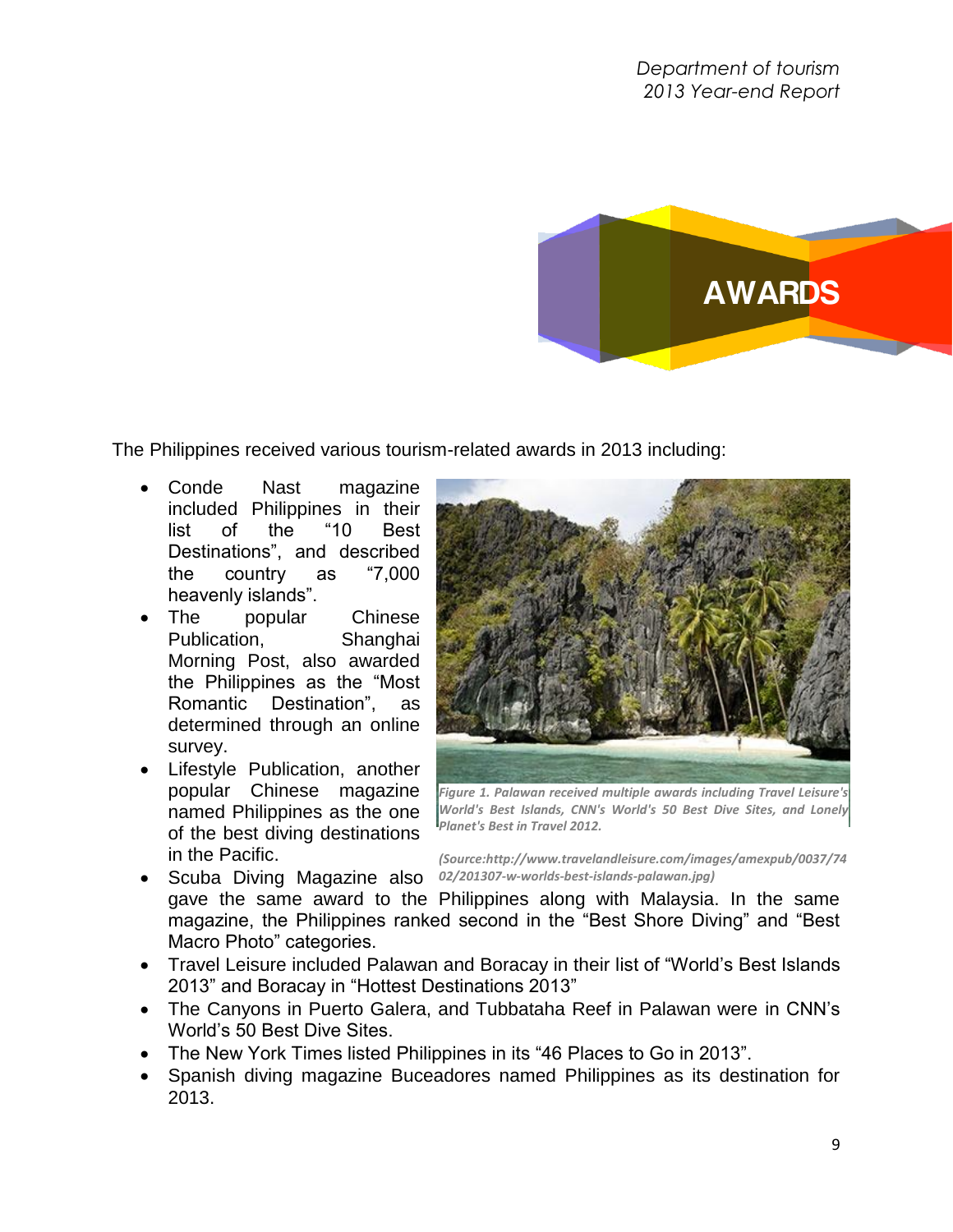- Agoda.com included Discovery Shores Hotel in Boracay in its list of "Top Ten Hotel Spas for a Great Start to 2013".
- The Philippine Department of Tourism- Beijing Office was also awarded as "2012 Most Innovative Foreign Tourist Department" by the Beijing News for its continuous hard work and creative marketing activities.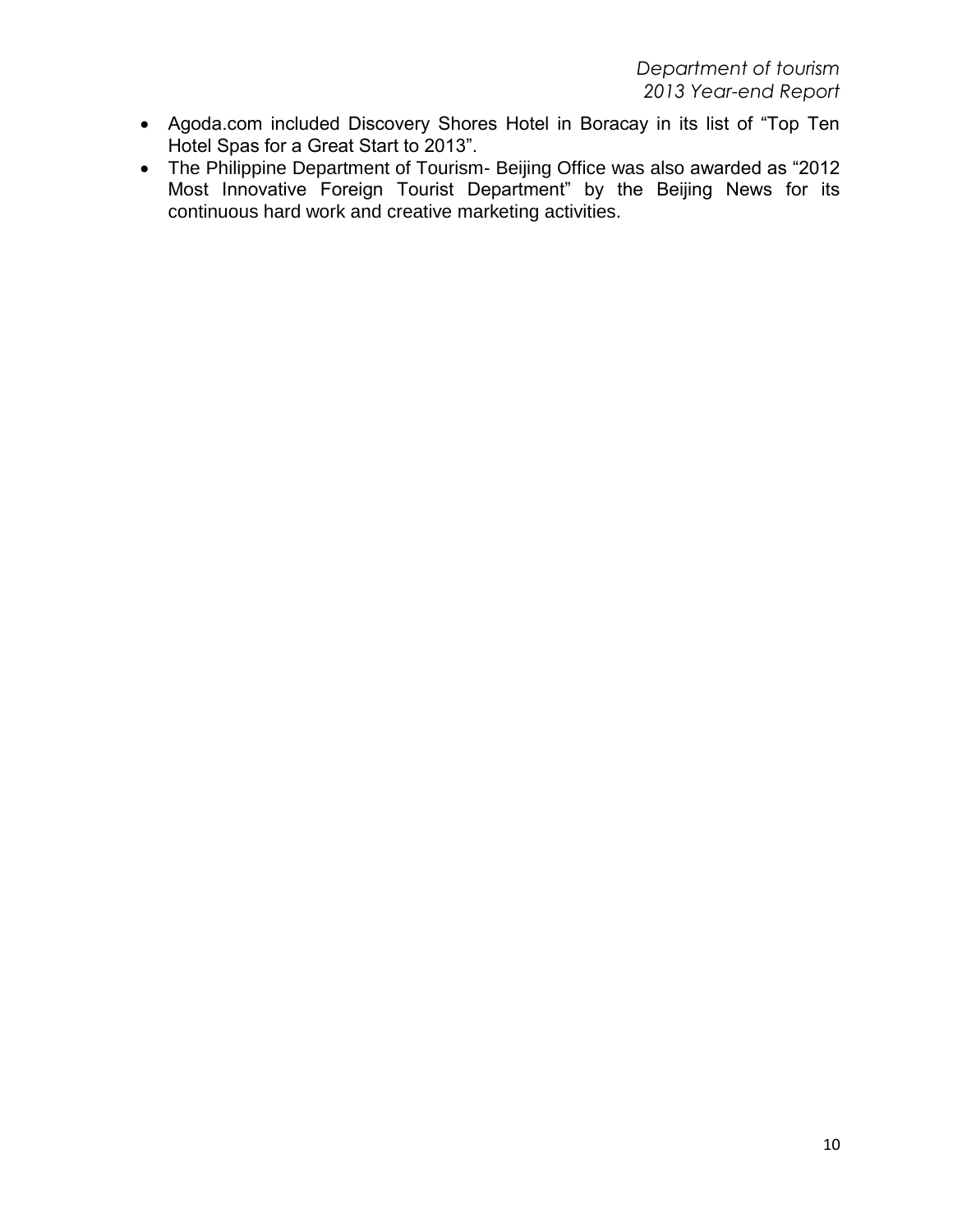

The Tourism Infrastructure and Enterprise Zone Authority (TIEZA) completed 23 tourism projects amounting to Php 136.36 Million in Tuguegarao, Bataan, Pampanga, Palawan, Romblon, Legazpi, Catanduanes, Aklan, Antique, Capiz, and Iloilo. There are 64 more projects that are undergoing construction with an aggregate cost of Php 629.69 Million. Other projects include the construction of ten (10) Tourism Information Counters and viewdecks with rest rooms located in strategic locations all over the country. In terms of revenue generation, TIEZA collected travel tax amounting to Php 1.85 Billion, an increase of 5.71% from last year's collection of Php 1.75 Billion. TIEZA also generated an income of Php 92.86 Million derived from its seven (7) Operating Properties, a large percentage from Banaue Hotel, Club Intramuros and Balicasag Dive Resort. The Authority's Gross Profit rose by 3.86% for Php 2.15 Billion in 2013, compared to the Php 2.07 Billion in 2012.

The Tourism Promotions Board (TPB) intensified its promotion of the branding campaign, "It's More Fun in the Philippines" by encouraging the private sector to use the brand. They also developed materials for distribution bearing the "It's More Fun" logo. To sustain the Philippines' presence in the international scene, as well as facilitate business leads for the participating private sectors, TPB actively participated in 56 travel fairs in 2013. Among these were the ASEAN Tourism Forum (ATF) in Laos, National Association of Singapore Travel Agents (NATAS) in Singapore, International Tourismus Borse (ITB) in Germany, Marine Diving Fair in Japan, World Travel Mart (WTM) in the United Kingdom, Korea Travel Fair (KOTFA) and the World Travel Fair in China. TPB also organized and assisted in local travel fairs aimed at engaging local government units; promoting Filipino service, skills and talents; and providing avenue for tour operators to sell their packages over the counter, leading to the expansion of the consumer's options. TPB organized sales missions and presentations in Hong Kong, Macau, Japan, Singapore, Korea and Taiwan. These activities were geared towards establishing good will with said markets while promoting the Philippines to key industry players. There were also forty seven (47) joint promotions that TPB co-organized with the private sector. TPB also assisted in over a hundred meetings, incentives, conventions and exhibitions. Familiarization trips and invitationals were organized for tour operators and students from UK, media from countries like China, Korea, Malaysia and UK, and Chinese bloggers and students to cover major tourist destinations such as Manila, Batangas, Bicol, Bohol, Boracay, Cebu, Davao, Ilocos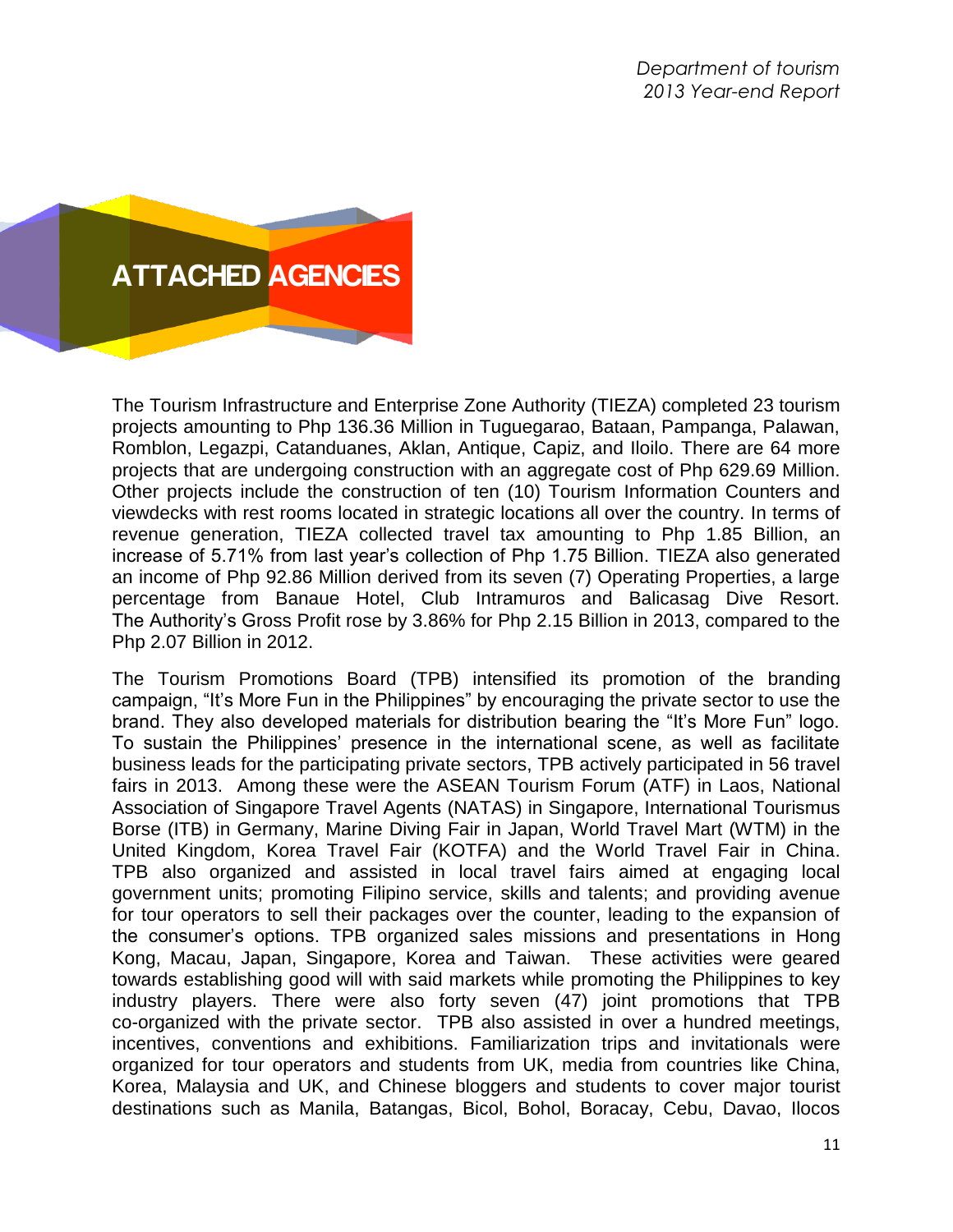*Department of tourism 2013 Year-end Report*

Region, Palawan, Pampanga and Laguna. These familiarization trips and invitationals lead to the Philippines being published in magazines, air time in primetime slots and YouTube exposures. Also, TPB assisted in the shooting of two (2) Korean films in Cebu, Bohol and Davao. The Philippine MICE Convention in Davao as well as the  $12<sup>m</sup>$ Philippine Travel Exchange 2013 was also organized by TPB.

Intramuros Administration (IA) completed the restoration, conservation and maintenance of historical structures such as the Museo de Intramuros, Almacenes Maestranza, Intendencia Building, and Plaza San Luis. Regulation was also enforced and community activities were organized to promote peace and order as well as cleanliness within Intramuros and its environs. To showcase the rich culture of the Philippines through the performing arts, the Fort Santiago Cultural Show, which featured the Musikawayan Bamboo Band and the Pamantasan ng Lungsod ng Maynila (PLM) Hiyas ng Maynilad Dance Company were regularly held during weekends. To help increase appreciation for cultural heritage among the Filipino youth, IA in partnership with the Local Government Units and the private sector, implemented the Pasyal-Aral sa Intramuros, a free tour program intended for public elementary students who were residents from the cities/ municipalities in NCR. Likewise, to offer Intramuros visitors with religious festivity experience, the Grand Marian procession was also held in December.

The National Parks Development Committee (NPDC) undertook some infrastructure development and maintenance projects such as those in Rizal Park, Pook ni Mariang Makiling, Paco Park, and T.M. Kalaw Center Island. Subsequently, promotions of recreational, cultural and educational activities were also undertaken to include Concert at the Park, Lights and Sound presentation, and other special events. Likewise, a commemorative stamp was printed to highlight the  $50<sup>th</sup>$  NPDC-Rizal Park collaboration.

The Nayong Pilipino Foundation (NPF) continuously promoted Philippine heritage and culture through educational tours. Since its construction in 2010, the Nayong Pilipino Clark Expo has received more than 500,000 visitors. NPF aims to instill national pride to our fellow Filipinos by showing the greatness of the Philippine heritage, culture and arts. In January 2013, NPF established the Nayong Pilipino Orchidarium. This is not only to beautify the park, but also to produce new varieties of orchids and that will eventually make the Philippines competitive in orchidology world wide. The remodeling of the Museo ng Nayon in Clark, Pampanga was also started in November 2013 which will feature 100 year-old artifacts.

Duty Free Philippines (DFP) generated USD 237,335,288.37 sales in 2013 which is USD 3 Million higher than the USD 234 Million sales in 2012. Remarkably, there is a noticeable increase in Philippine-made products under their "reverse pasalubong" concept. The new products are: Haliya light fruit wines, Paradise mango rum, Manille calamansi liquor, Alamid and Civet coffee selections, Island gems and a royal garden fruit jams, Malagos premium dark cocoa, and Delimondo gourmet products. DFP also acquired new foreign brands to be at par with international travel retailers. To improve sales, DFP conducted marketing campaigns such as sales calls, TV Commercial, celebrity concerts, extension of store hours during certain schedules, raffles, and fun